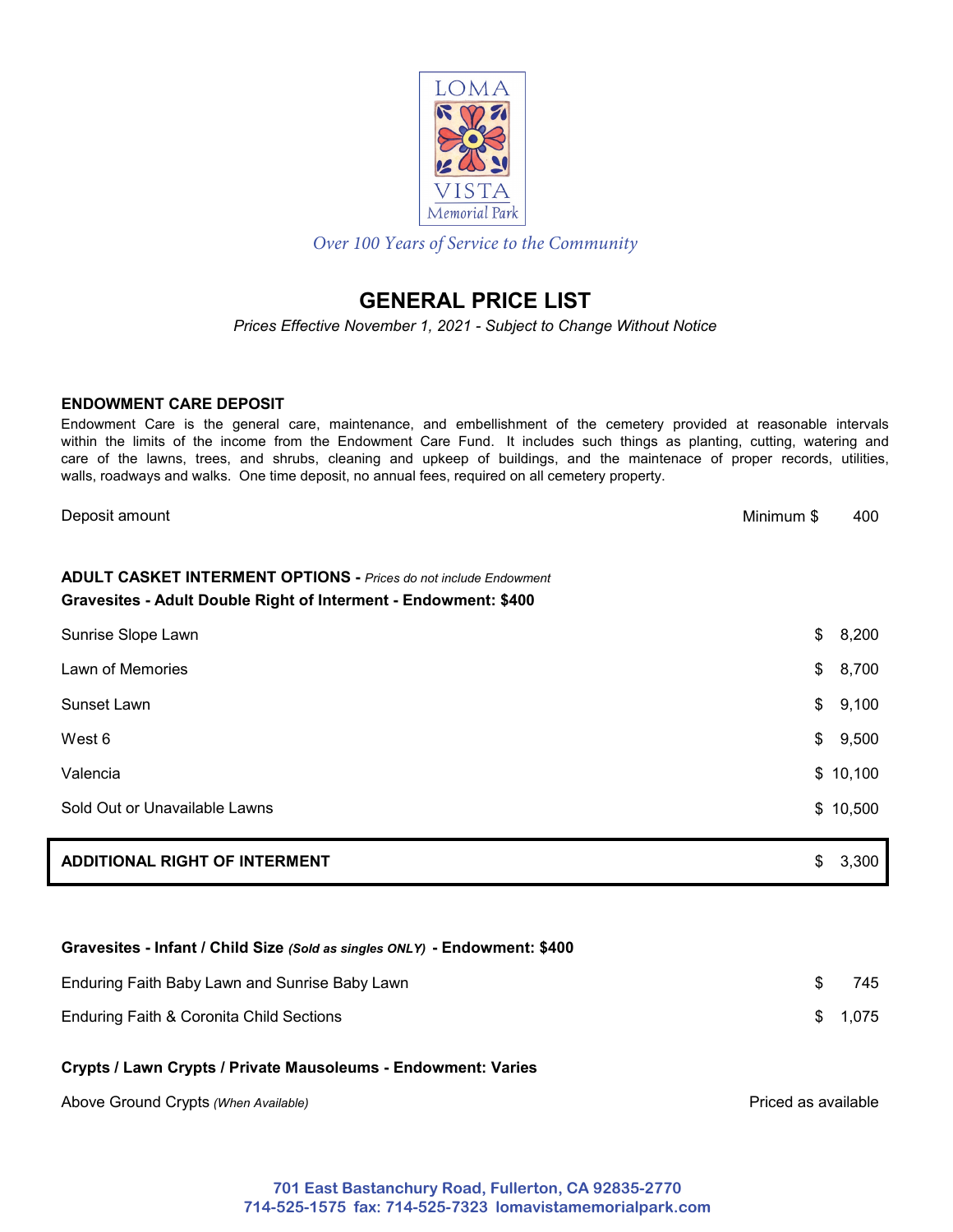| <b>CREMATION INTERMENT OPTIONS</b> - Prices do not include Endowment               |                     |
|------------------------------------------------------------------------------------|---------------------|
| Urn Garden Lawns - Endowment: \$400 (Double Capacity)                              | S.                  |
| San Juan, San Miguel, San Rafael or Mausoleum North Road                           | 6.500               |
| Columbarium Niches - Endowment: \$400 (Above ground interment of cremated remains) | \$                  |
| Niches Starting at                                                                 | 4.900               |
| <b>Cremation Scattering - Endowment: \$75</b>                                      | \$                  |
| San Rafael Garden "A" Ossuary or Holly Oak Lane Sundial Ossuary                    | 1.125               |
| <b>Holly Oak Lane Cremation Estates - Endowment: Varies</b>                        | Priced as available |
| Valencia Gardens Estates - Endowment: Varies                                       | Priced as available |

### **INTERMENT FEES AND OTHER RELATED SERVICES**

#### **Interment Fee**

The interment charge covers the physical opening and closing of the gravesite, crypt or niche, flower vase, canopy, chairs, pallbearers, assistance, traffic direction, record keeping, plus a proportionate share of our overhead costs such as licences, insurance, maintenance of the facility, and other costs related to being in business to serve the public. Does not include cost of funeral direction or supervision.

| <b>Adult Casketed Remains</b>                                                    | \$ | 1,280 |
|----------------------------------------------------------------------------------|----|-------|
| Adult Casketed Remains with Witnessed Interment                                  | \$ | 1,630 |
| Intermediate                                                                     | \$ | 690   |
| Infant                                                                           | \$ | 250   |
| Crypt (Witness Interment NOT PERMITTED)                                          | \$ | 1,280 |
| <b>Cremated Remains</b>                                                          | \$ | 990   |
| Cremated Remains with Witnessed Interment                                        | \$ | 1,240 |
| <b>Disinterment Fee</b> (Removal of casket or cremated remains)                  |    |       |
| <b>Adult Casketed Remains</b>                                                    | \$ | 5,500 |
| <b>Cremated Remains</b>                                                          | \$ | 990   |
| Intermediate                                                                     | \$ | 1,500 |
| Infant                                                                           | \$ | 1,500 |
| Late Service Fee - (service arriving or starting between 2:30-3:30 p.m. MON-FRI) | \$ | 600   |
| Saturday Service Fee - (service arriving or starting before 2:00 p.m)            |    | 600   |
| Saturday Service Fee - (service arriving or starting between 2:00-3:30 p.m.)     |    | 800   |
| No services to begin or arrive before 9:30AM or after 3:30PM                     |    |       |

## **NO SUNDAY SERVICES**

| <b>OUTER BURIAL PROTECTION</b> (REQUIRED for ground burial) |         |         |     |
|-------------------------------------------------------------|---------|---------|-----|
| <b>Standard Vault</b>                                       | $\star$ |         | 695 |
| Decorative Vaults                                           | $\ast$  | from \$ | 895 |
| Adult Cement Liner (minimum casket protection - no bottom)  | $\star$ | \$.     | 450 |
| Infant Cement Liner                                         | $\star$ | \$.     | 180 |
| Urn Vault                                                   | $\star$ |         | 210 |
| 701 East Bastanchury Road, Fullerton, CA 92835-2770         |         |         |     |

**701 East Bastanchury Road, Fullerton, CA 92835-2770 714-525-1575 fax: 714-525-7323 lomavistamemorialpark.com**